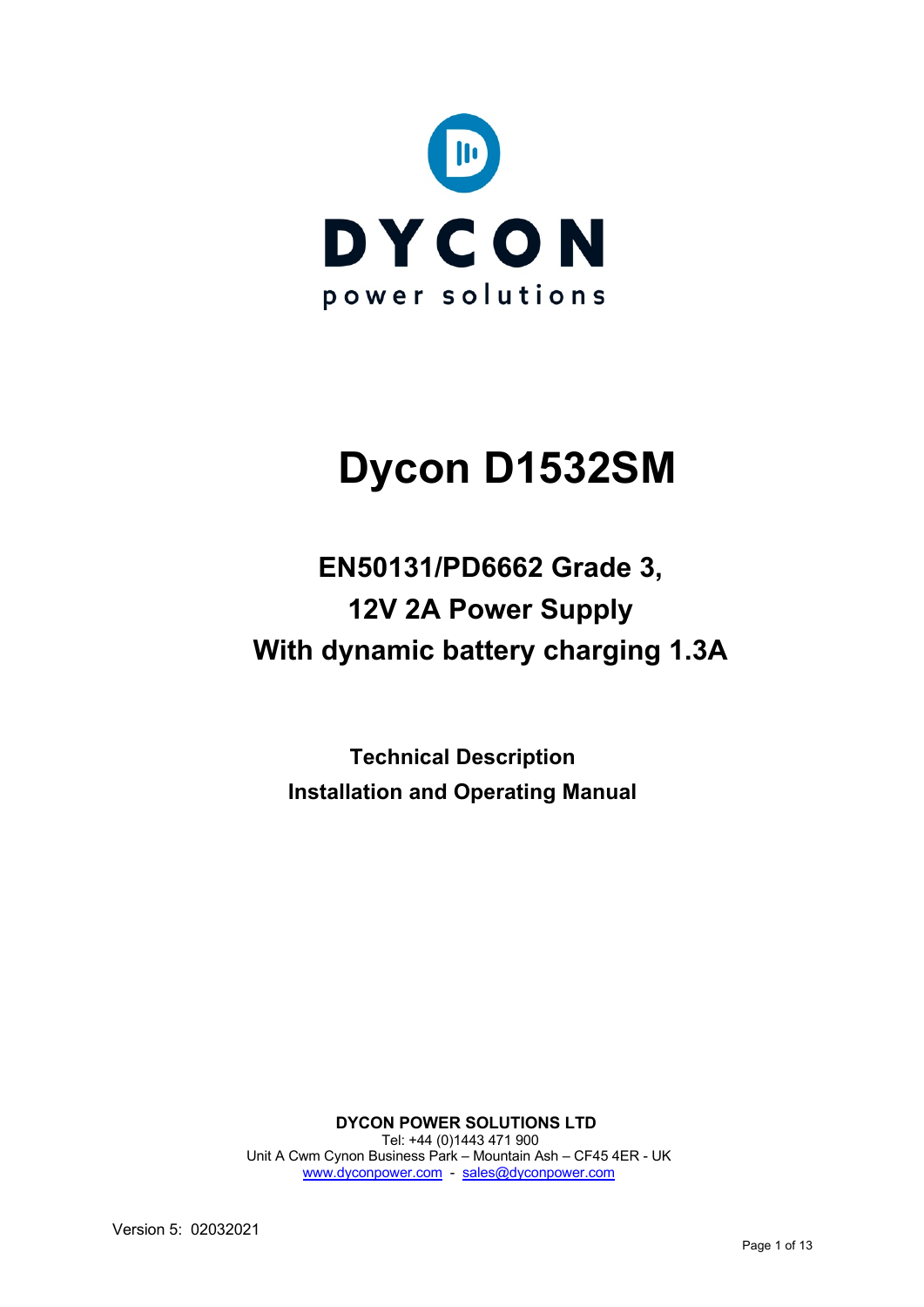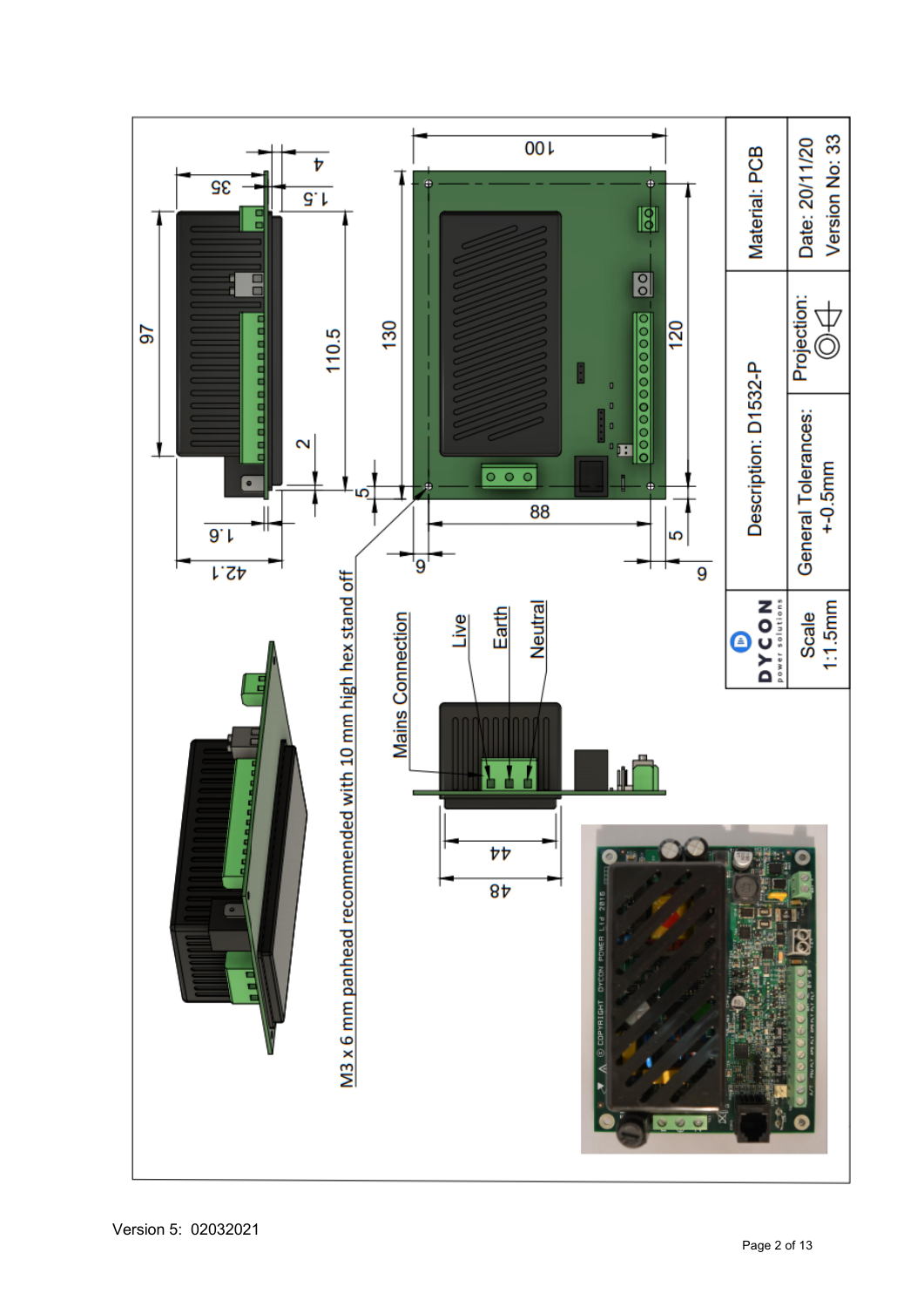## **Contents**

| 1.1 |  |
|-----|--|
| 1.2 |  |
| 2.  |  |
|     |  |
| 3.  |  |
| 4.1 |  |
| 4.  |  |
| 5.1 |  |
| 5.2 |  |
| 5.3 |  |
| 5.4 |  |
| 5.5 |  |
| 5.6 |  |
|     |  |
|     |  |
|     |  |
|     |  |
|     |  |
|     |  |
|     |  |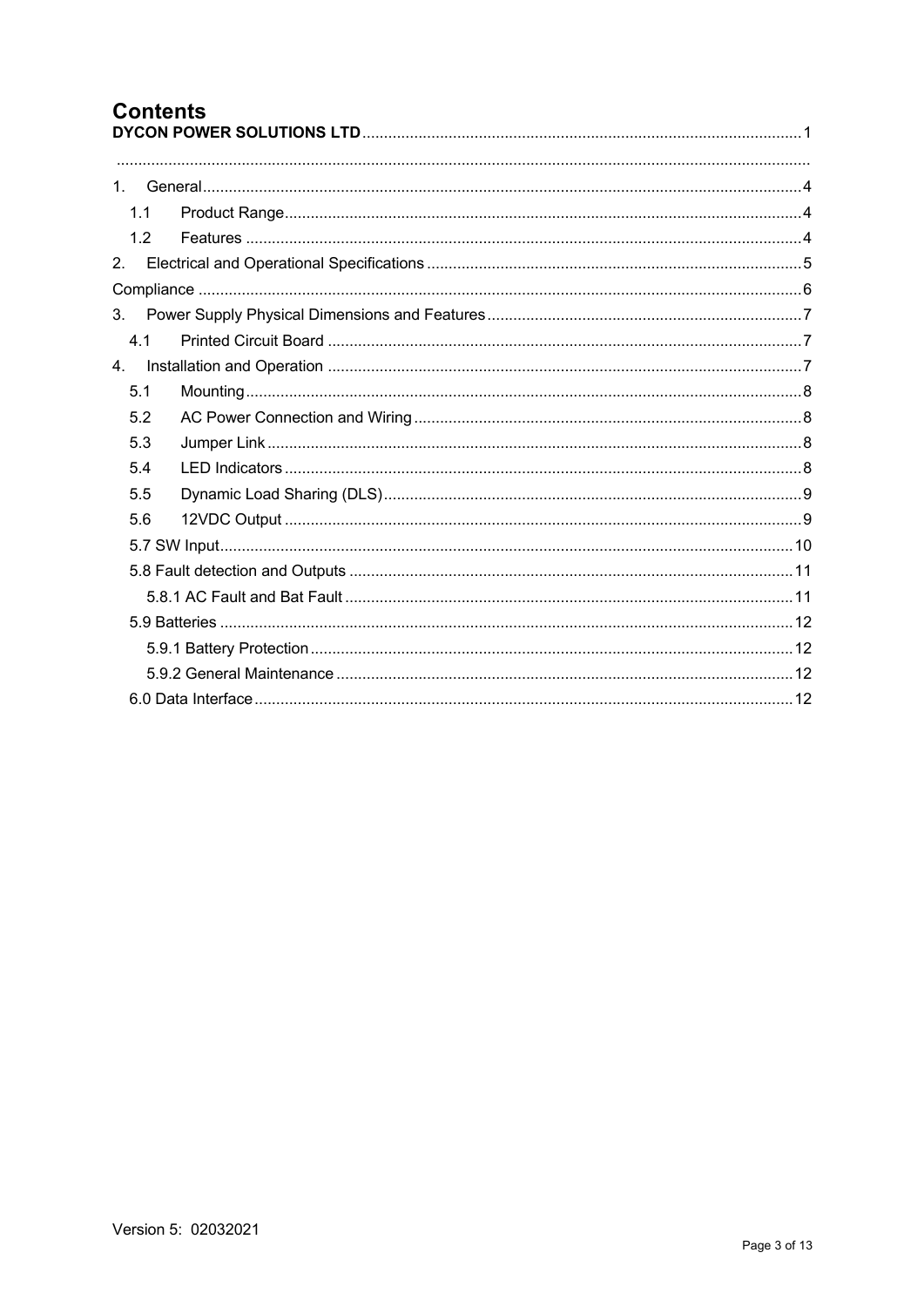## **1. General**

#### **1.1 Product Range**

The D1532 series of product consists of the following products:

- D1532-A: "A" box size H 235mm x W 170mm x D 85mm, requires external battery box
- D1532-P: PCB only, unboxed (size: H 100mm x W 130mm x D 42mm)
- D1532-B: 'B' box (size: W 260mm x H 320mm x D 90mm)
- D1532-XLB: ProFix 'XLB' box (size: W 295mm x H 415mm x D 90mm)
- D1532-C: 'C' box size (size: W 430mm x H 345mm x D 90mm)
- D1532-E: 'E' box (size: W 405mm x H 500mm x D 90mm)
- D1532-G: 'G' box (size: W 430mm x H 345mm x D 90mm)
- D1532-W: 'W' IP65 box (size: W 455mm x H 690mm x D 90mm)

#### **1.2 Features**

The D1532 power supply is designed to be used for intruder alarm applications complying with EN 50131, Grade 1, 2 and 3, PS Type A and EN 50136 series of standards. Grading subject to housing type.

The power supply provides a nominal 12V output at a maximum of 3A, rated at 2A operational current when fitted with a 24AH lead acid battery to provide a 2A standby current. The power supply has the following features:

- Microprocessor controlled operation and protection
- On-demand battery charging and load output current sharing (Dynamic Load Sharing: DLS)
- Non-user serviceable output fuse, protected by electronic E-fuse
- Automatic output reconnection after short circuit fault
- Switched output with programmable (jumper selectable) control input
- Form A, normally closed floating relay fault outputs: AC Power Fail, Battery Fault, PSU Fault
- Open collector fault outputs for status communication: AC power Fail, Battery Fault
- Battery condition impedance testing
- Deep discharge battery protection
- Battery reverse connection protection
- Battery charging safe area power limiting
- On-board four LED status display
- Two-stage over-voltage output protection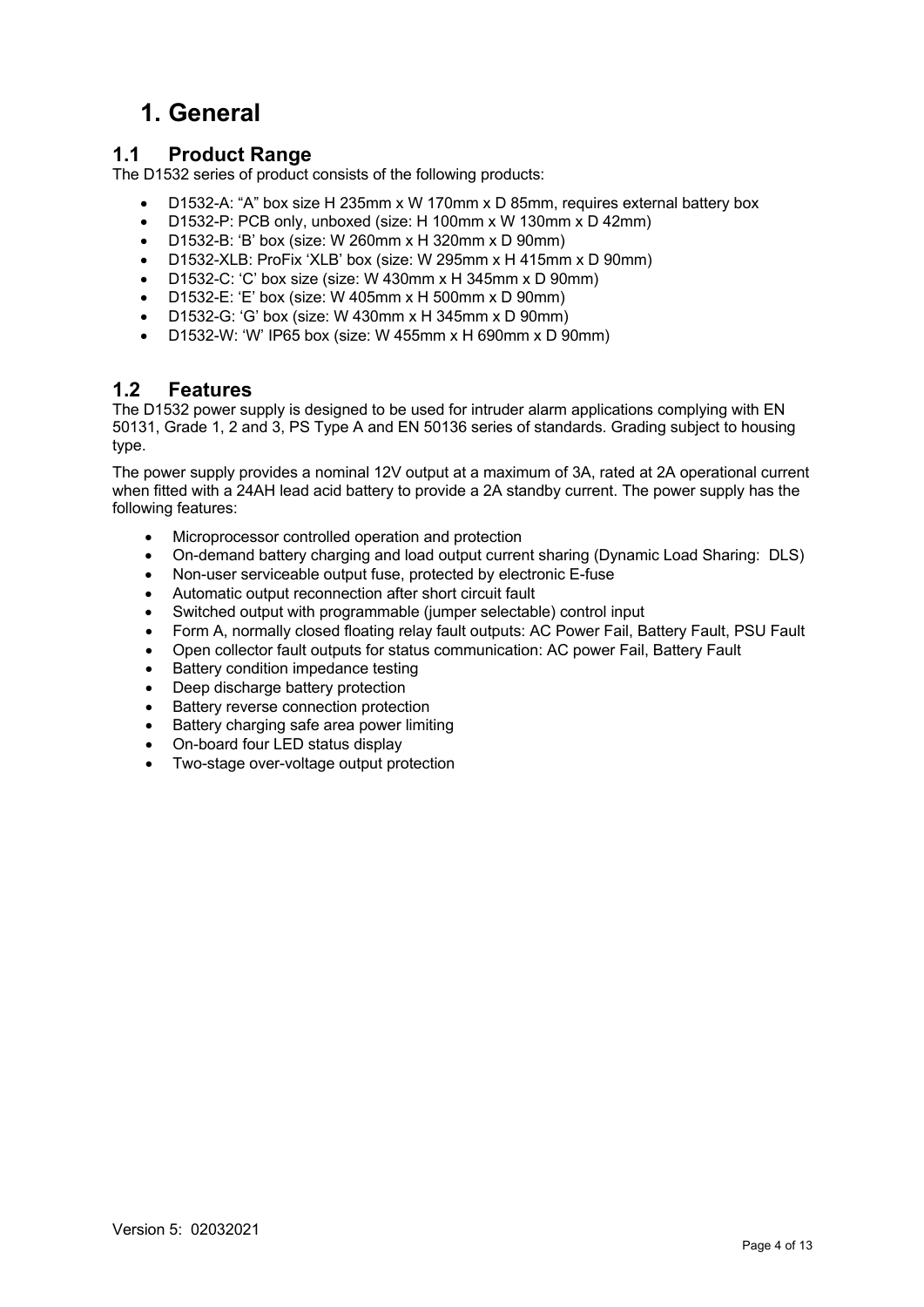## **2. Electrical and Operational Specifications**

| <b>SPECIFICATIONS</b>                                                        |                                                                                                                                                              |
|------------------------------------------------------------------------------|--------------------------------------------------------------------------------------------------------------------------------------------------------------|
| <b>AC Input Voltage</b>                                                      | 230VAC ±10%, 50Hz.                                                                                                                                           |
| <b>Maximum Input Continuous</b><br><b>Current</b>                            | 300mA                                                                                                                                                        |
| <b>Recommended Switched Spur</b><br><b>Input Fuse</b>                        | 250V, T1A, 1.5KA break                                                                                                                                       |
| <b>Voltage Output AC Present</b>                                             | Minimum 13.6Vdc, Maximum 13.9Vdc No Load.<br>Minimum 13.4 at 2A load                                                                                         |
| <b>Voltage Output Standby</b>                                                | Minimum 10.5Vdc, 12Vdc Nominal No Load<br>Minimum 9.5Vdc, at 2A load                                                                                         |
| <b>Total Continuous Output Current</b><br><b>With 24AH Battery</b>           | 2A                                                                                                                                                           |
| <b>Peak output current</b>                                                   | 3A                                                                                                                                                           |
| <b>Battery Type</b>                                                          | Sealed Lead Acid Gel 12V nominal, capacity 7 Ah or higher<br>NOTE: Compliance at an output rating of 2A is achieved when<br>using a 24Ah battery or 2 x 17Ah |
| 24AH Battery Recharge Time                                                   | 24 hours for 80% charge capacity                                                                                                                             |
| <b>Battery Charging Current</b>                                              | On demand load sharing. Maximum 3A                                                                                                                           |
| <b>Battery Terminal Low Voltage</b><br><b>APS Fault detection thresholds</b> | <11V $\pm 2\%$ , low voltage restore, >11.5V $\pm 2\%$ .                                                                                                     |
| <b>Battery Circuit Impedance</b><br><b>Threshold</b>                         | >0.18 Ohm ±5%, at a nominal test current of 5A.                                                                                                              |
| <b>Battery Terminal Deep Discharge</b><br><b>Disconnection Threshold</b>     | 10.5V ±2%.                                                                                                                                                   |
| <b>Overvoltage Detection Shutdown</b><br><b>Threshold</b>                    | $>15V$ ±2%.                                                                                                                                                  |
| <b>On-Board AC Power Input Fuses</b>                                         | 20mm x 5mm, 250V, T1A, 1.5KA break ceramic                                                                                                                   |
| <b>Battery Fuse</b>                                                          | PTC, self-resetting, non-replaceable.                                                                                                                        |
| Fault Relays, EPS FLT, APS FLT,<br><b>PSU FLT</b>                            | Normally closed, 100mA at 60V. On-Resistance 16 ohms<br>maximum, 1500VRMS Isolation voltage                                                                  |
| <b>Fault Outputs, BAT FLT, AC FLT</b>                                        | Open collectors, Normally Off, 100mA at 50V                                                                                                                  |
| <b>Switching input</b>                                                       | Logic "1" >4V, logic "0" <1V, 30V tolerant, weak 100K pull-<br>up/pull-down                                                                                  |
| <b>PSU Standby Current</b>                                                   | 25mA maximum                                                                                                                                                 |
| <b>Maximum Ripple Voltage</b>                                                | 0.7V peak to peak.                                                                                                                                           |
| <b>Operating Temperature and</b><br><b>Humidity Range</b>                    | -10°C to +40°C, 75% maximum humidity, non-condensing                                                                                                         |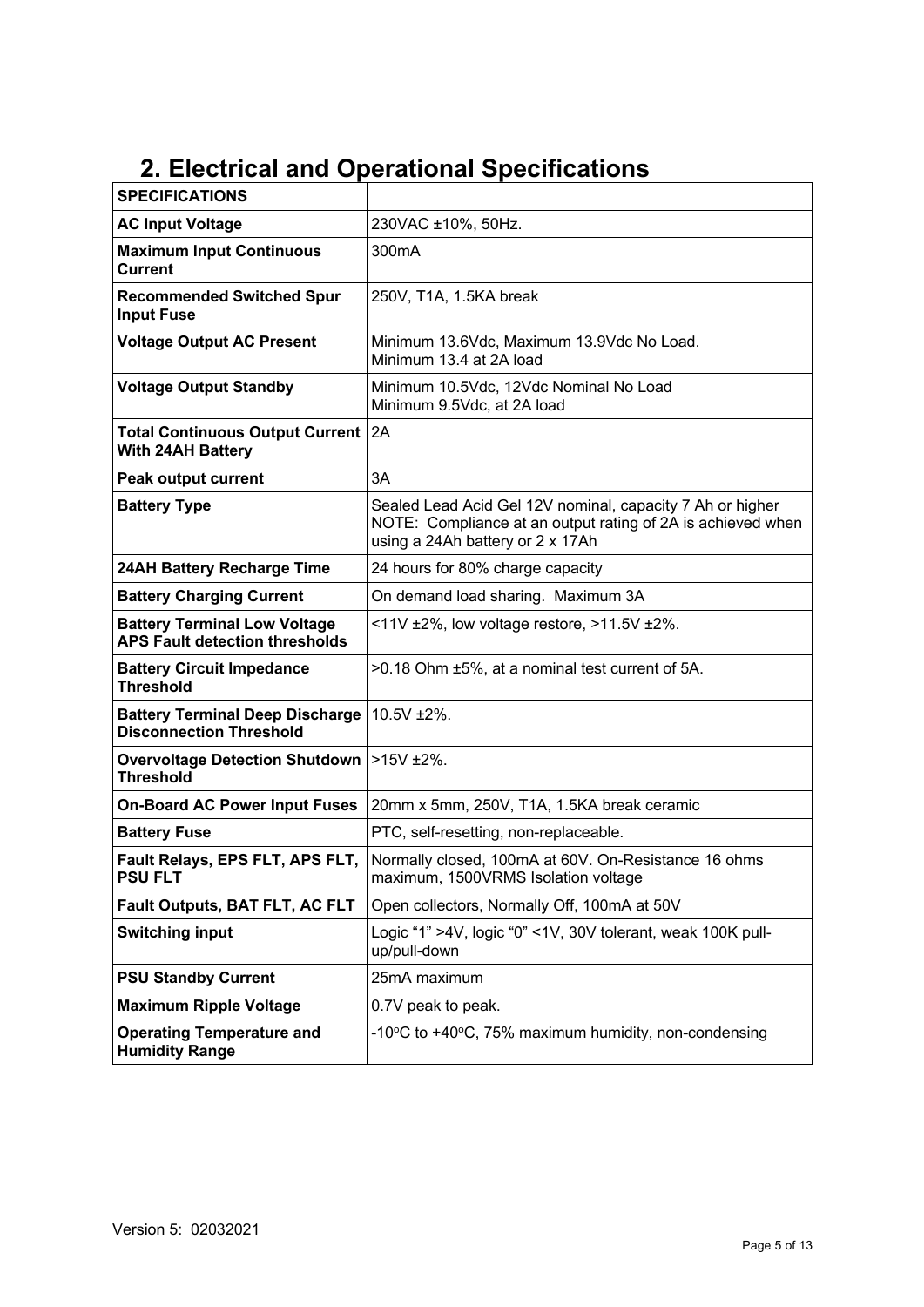## **Compliance**

The power supplies comply with the following European Directives:

**Low Voltage:** 2006/95/EC

**EMC:** 2014/30/EU

**WEEE:** 2012/19/EU

**RoHs:** 2011/65/EU

**IEC 61140:2016: Protection against electric shock – Common aspects for installation and equipment:** Class 1

**BS EN 50131-6:2008+A1:2014: Alarm systems. Intrusion and hold-up systems. Power supplies**

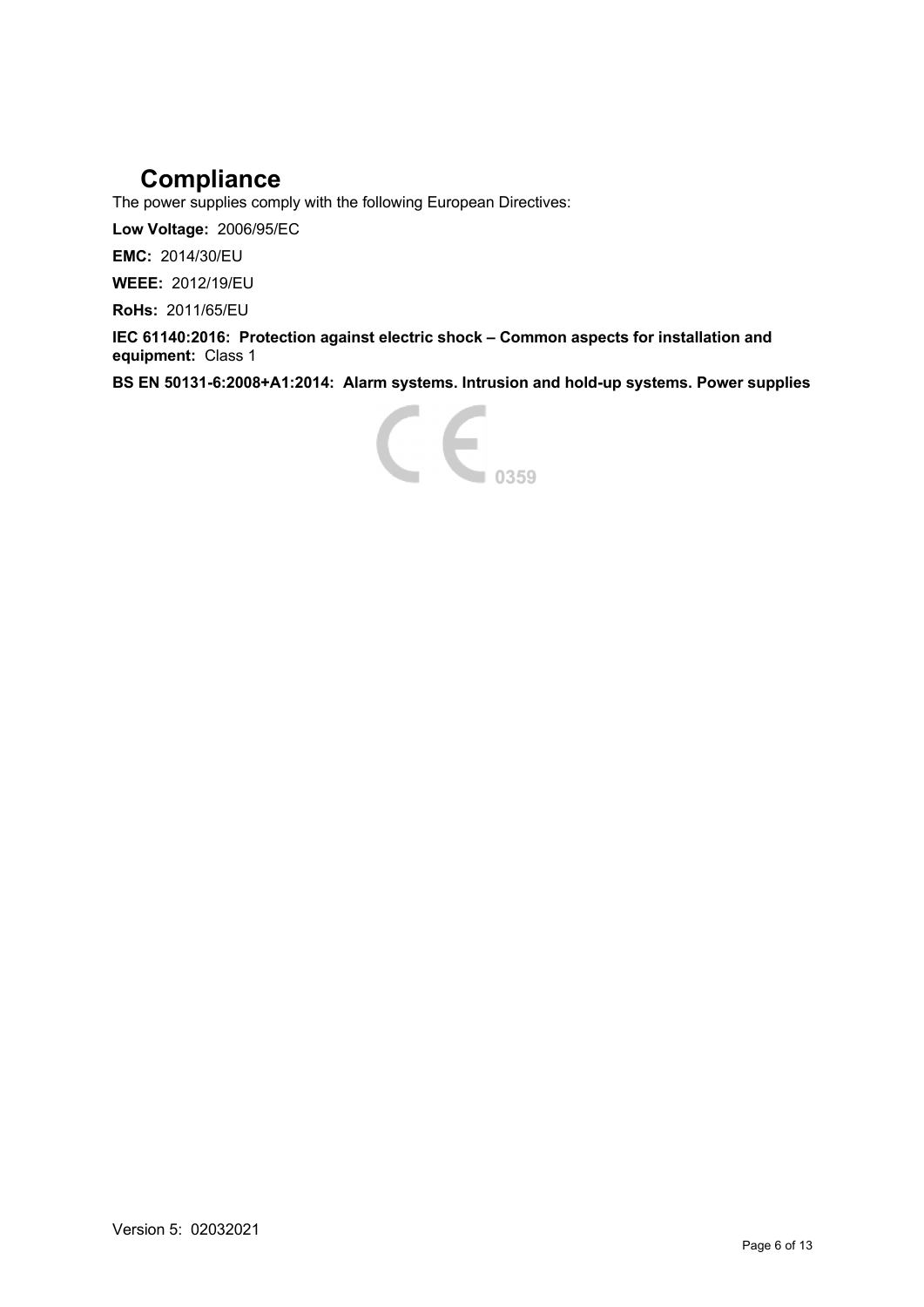### **3. Power Supply Physical Dimensions and Features**

The power supplies comply with the following European Directives:

**Low Voltage:** 2006/95/EC

**EMC:** 2014/30/EU

**WEEE:** 2012/19/EU

**RoHs:** 2011/65/EU

**IEC 61140:2016: Protection against electric shock – Common aspects for installation and equipment:** Class 1

**BS EN 50131-6:2008+A1:2014: Alarm systems. Intrusion and hold-up systems. Power supplies**

#### **4.1 Printed Circuit Board**

The PCB is 42mm deep including plastic safety cage and the layout is shown below:



### **4. Installation and Operation**

**Warning:** Isolate the AC power supply before working on the power supply. Only suitably qualified personnel should install these power supplies and wiring should comply with the latest edition of IEE Wiring Regulations (BS 7671) or local national electrical standards.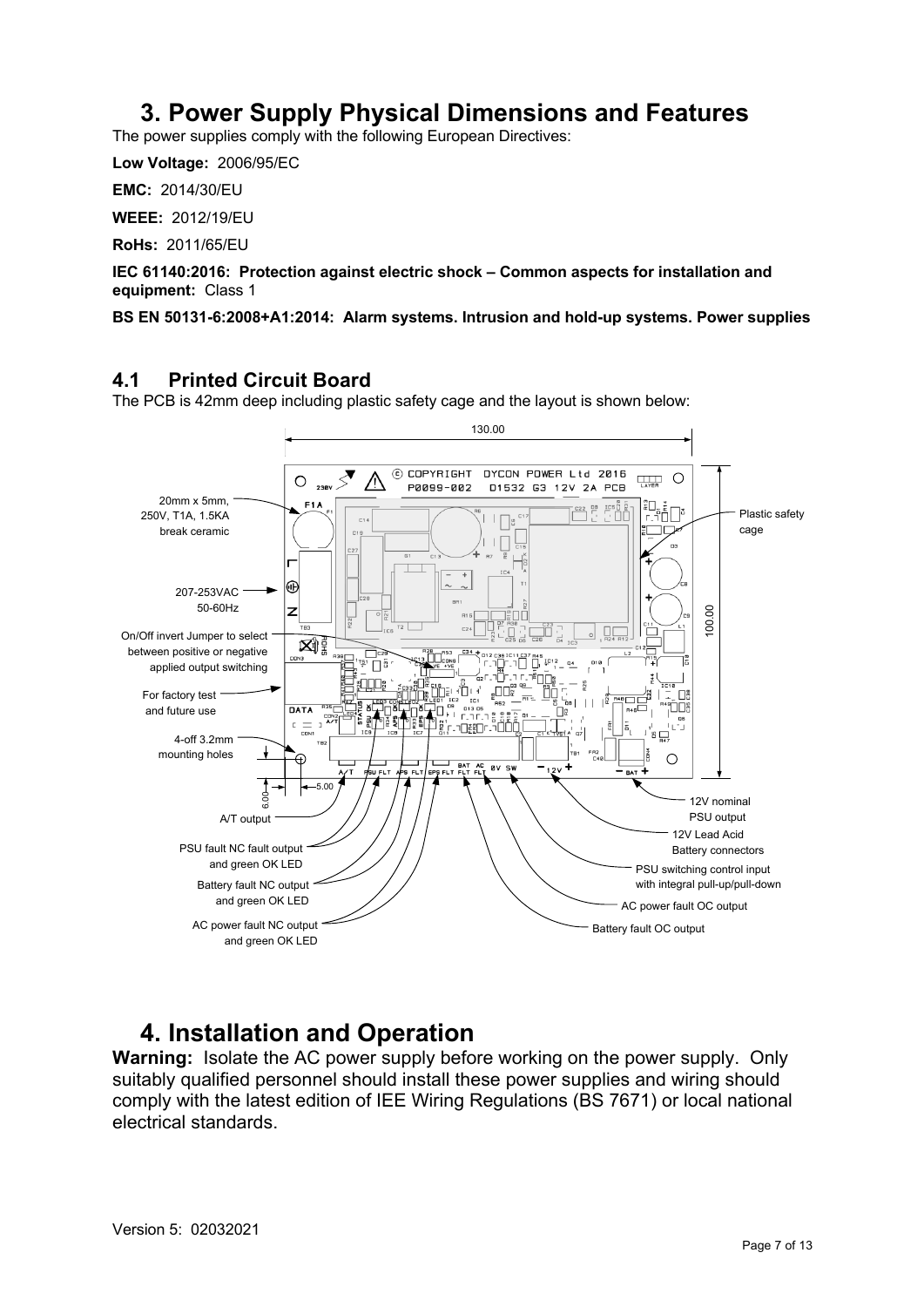#### **5.1 Mounting**

The power supplies are designed for indoor use, within the specified operational temperature and humidity limits.

The metal enclosures should be mounted on a solid, flat and dry surface using the three mounting points provided. The screws should have a minimum shank diameter of 5mm (No 11 gauge) and use suitable wall plugs where needed. Separate holes should be used for AC power entry and low voltage wiring and the wiring kept apart.

The power supplies should not be mounted near sources of heat or moisture and should be accessible for ease of fitting heavy batteries.

The printed circuit assembly must be removed from the medium sized enclosure before mounting. This is done by removing the earth lead by pulling the earth connector off the tab and unscrewing the four board securing screws. The printed circuit assembly can then be removed before mounting.

The keyhole slot at the top of the enclosure may be used as a first fix to hang the unit where the bottom two holes can be marked off when level and then removed for drilling. Using the enclosure directly as a drilling template should not be done as it risks dust damage.

Care should be taken when refitting the board using the shake proof washers and ensuring they are tight to make good electrical contact with the printed circuit board and the metal base. The earth cable can then be pushed back on to the connector tab.

#### **5.2 AC Power Connection and Wiring**

AC power with a protective earth for Class 1 equipment is to be used with an isolating switched spur using the recommended fuse ratings or a fuse rating of not greater than 5A. The fused switched spur should be fitted as close to the power supply as practicable to allow isolation when the unit is serviced. AC power cable with conductors of a cross sectional area greater than 0.75mm should be used.

The AC power cables shall be segregated from the low voltage control wiring and outputs to load. 20mm diameter knockouts on the four sides of the box are provided for cable glands.

#### **5.3 Jumper Link**

A jumper link is provided for selecting the PSU switching input polarity. There are three jumper pins and the jumper can be place in either a right-hand  $(+\vee E)$ , or left-hand  $(-\vee E)$  position:

| <b>JUMPER</b><br><b>POSITION</b> | <b>OPERATION</b>                                                                                                                         |
|----------------------------------|------------------------------------------------------------------------------------------------------------------------------------------|
| No Jumper fitted                 | Switched input will default into a positive 100K pull-up to 5V reference and an<br>applied negative (0V) will switch off the PSU output. |
| +VE (right-hand)                 | Switched input is selected for a positive 100K pull-up to 5V reference and an                                                            |
| position                         | applied negative (0V) will switch off the PSU output.                                                                                    |
| -VE (left-hand)                  | Switched input is selected for a negative 100K pull-down to 0V reference and                                                             |
| position                         | an applied positive will switch off the PSU output.                                                                                      |

#### **NOTES**

- 1. It is recommended to fit the jumper to select the desired switching input operation as the link provides stable 0V and 5V reference levels to the input.
- 2. The output will be switched on by default if the jumper link is left off when the switched input is left unconnected.

#### **5.4 LED Indicators**

Four board mounted LEDs are used to provide output switched status and fault indication. The DC power status indication is brought out to the lid via a light pipe and identified with the label as shown. The other yellow indicators are only visible when the lid is removed:

STATUS: The green LED indicates the output ON/Off status controlled by the SW input.

PSU FLT: The green LED is lit when no power supply related faults are detected (OK).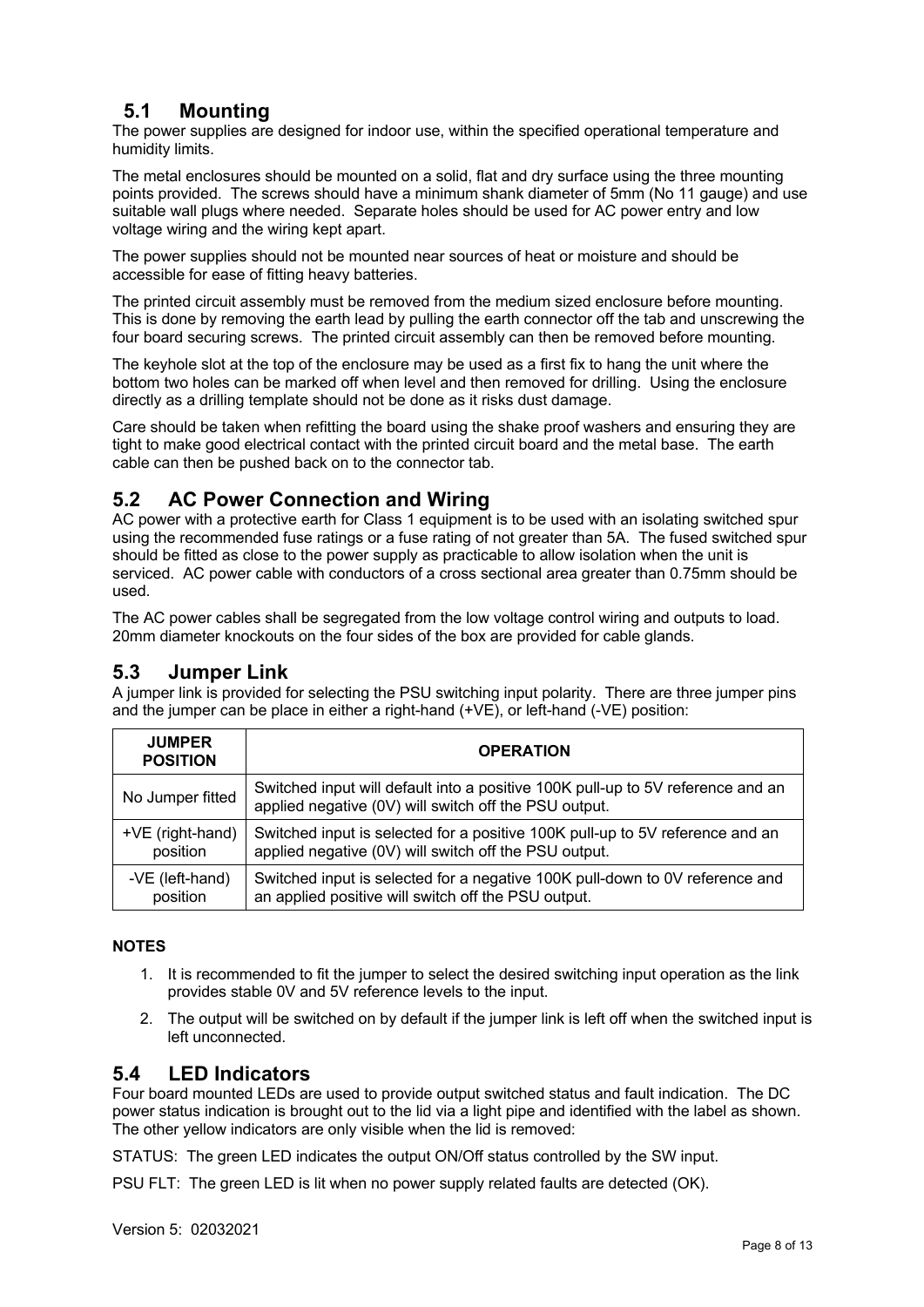APS FLT: The green LED is lit when no battery related faults are detected (OK).

EPS OK: The green LED is lit when AC power is available (OK).

#### **5.5 Dynamic Load Sharing (DLS)**

The power supply features DLS that shares the PSU output current between the output and battery charging current where the output has priority and any excess current capacity is diverted to charging the battery.

For example, if there is a steady 2A load applied to the output, then 1A would be available to charge the battery. Similarly, if there was a 1A load applied to the output, then 2A would be available to charge the battery.

This load sharing is real-time and the charging current is continuously modulated by the output load. Should the power supply output be loaded with its maximum of 3A, the battery will be charged with a 200mA reserve capacity.

The on-demand load sharing capability gives the power supply range exceptional flexibility. This allows rapid large capacity battery charging with either extended standby hold-up duration at light loads, or short high current peak loads where spare output capacity is diverted for fast battery charging while the load is switched off or in standby mode.

#### **5.6 12VDC Output**

Due to high instantaneous current that can flow under fault conditions and voltage drops over long cable runs, the DC output wire is recommended to be 1mm cross sectional area or greater.

The output is protected against short circuits. The output can be switched using the SW output control input. The output is fully protected against switching transients and are suitable for switching highly inductive loads such as door strikes and magnets. The output current must not exceed a peak output current rating of 3A.

The power supply features DLS (see above) and therefore various popular battery capacities with load output ratings can be catered for that would comply with the 12-hour battery recharge period required by EN 50131 standards.

| <b>STANDBY</b><br><b>DURATION</b> | <b>OUTPUT</b><br><b>CURRENT</b> | <b>BATTERY CAPACITY</b> | <b>BATTERY RECHARGE TIME</b> |
|-----------------------------------|---------------------------------|-------------------------|------------------------------|
| 12 hours                          | 1.4A                            | 17AH                    | 15 hours                     |
| 30 hours                          | 560 <sub>m</sub> A              | 17AH                    | 7 hours                      |
| 60 hours                          | 280 <sub>m</sub> A              | 17AH                    | 6.25 hours                   |
| 12 Hours                          | 2A                              | 24AH                    | 24 hours                     |
| 30 Hours                          | 800 <sub>m</sub> A              | 24AH                    | 11 hours                     |
| 60 Hours                          | 400 <sub>m</sub> A              | 24AH                    | 9.25 hours                   |
| 12 Hours                          | 2.45A                           | 38AH                    | 72 hours                     |
| 30 Hours                          | 1.25A                           | 38AH                    | 22 hours                     |
| 60 Hours                          | 630mA                           | 38AH                    | 16 hours                     |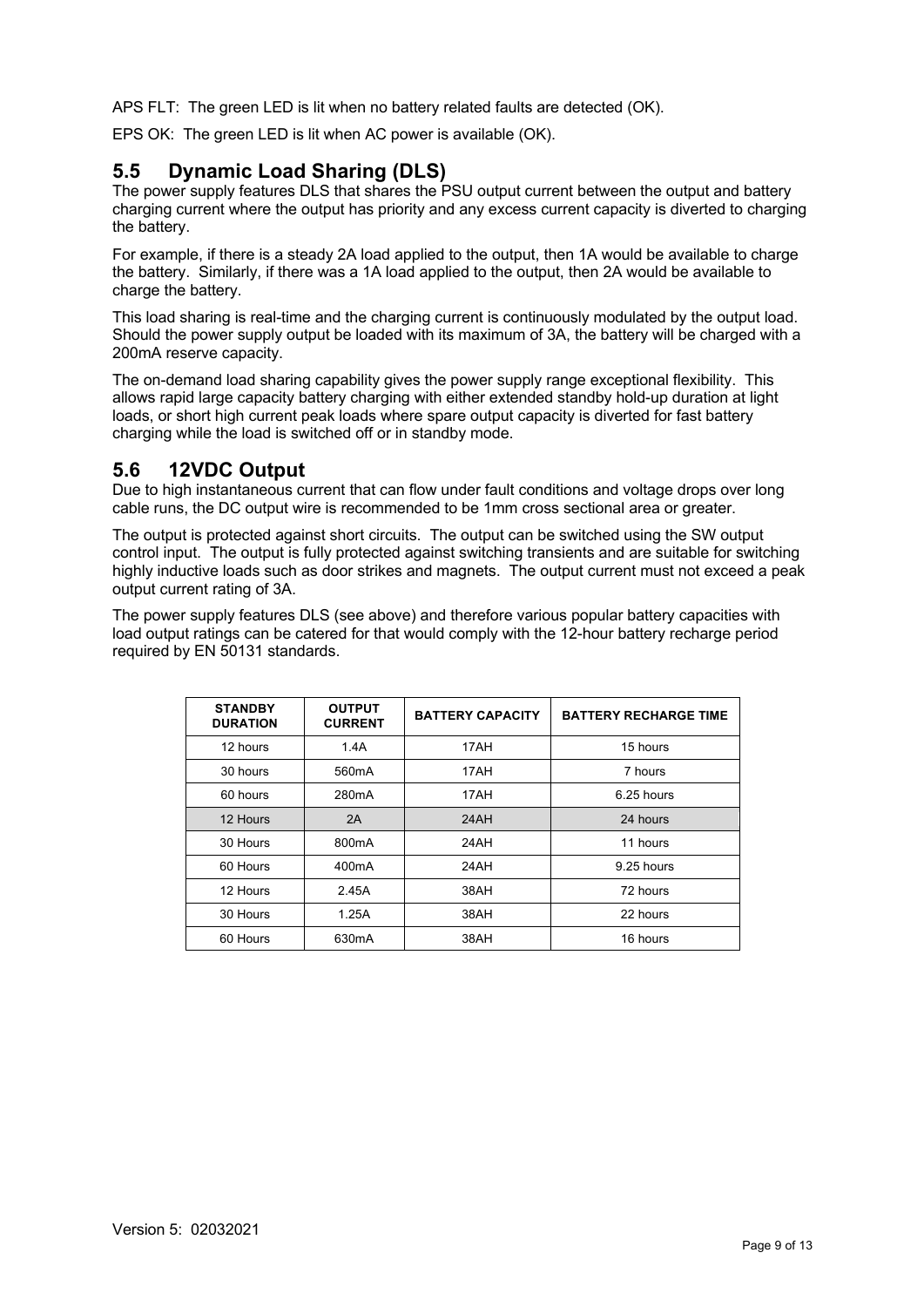#### **5.7 SW Input**

This input can be used to switch on and off the output. The polarity of this input is selected by the -VE and +VE jumper. For logical operation see specification and section 5.3.

The wiring to these inputs shall not be more than 3 meters in length.

The inputs have a 100K pull-up resistor and are 30V tolerant. They are designed to be easily driven by a 5V logic output, relay contacts or open collector transistors, see drive examples below:

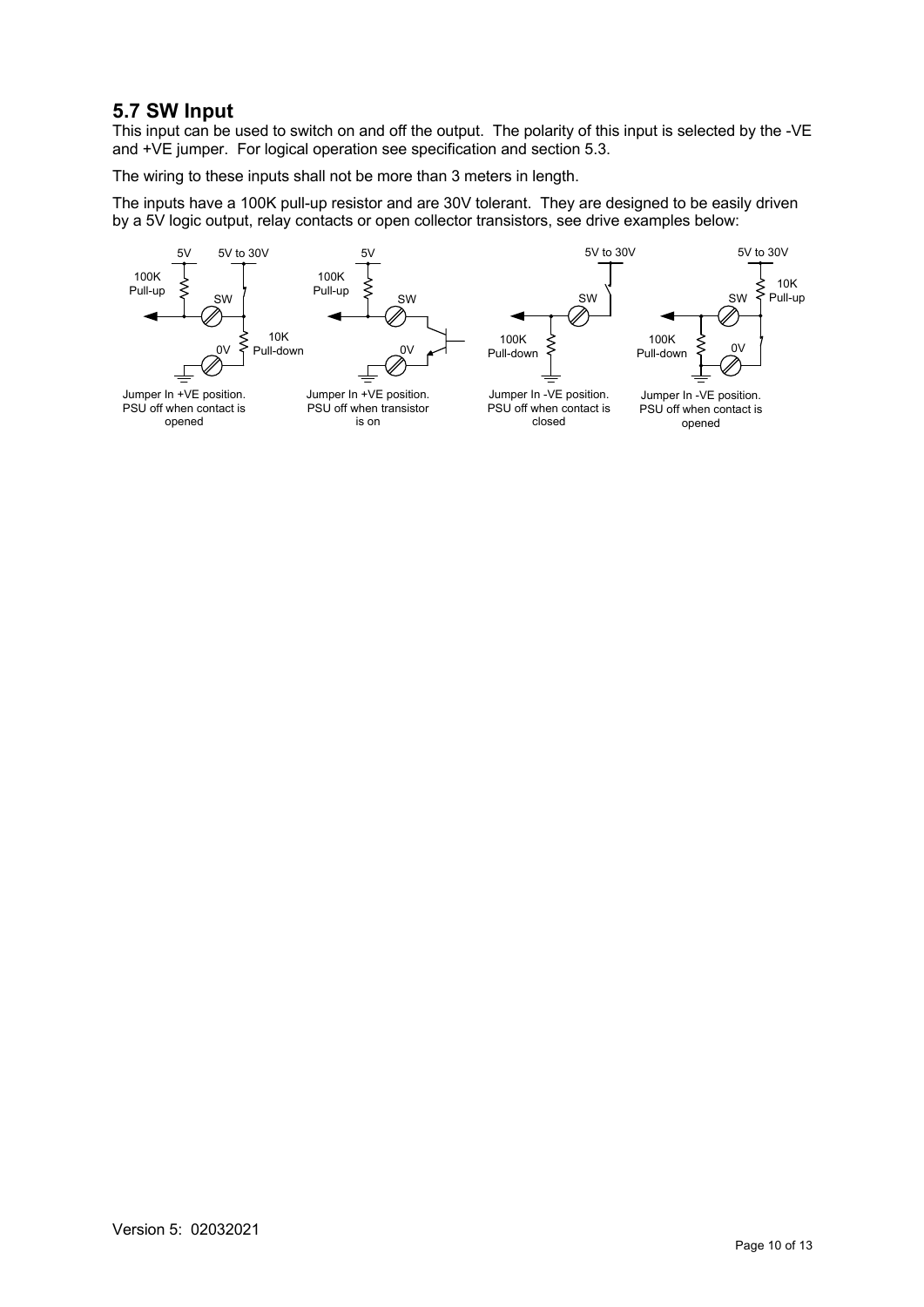#### **5.8 Fault detection and Outputs**

Three normally closed relay outputs in no-fault conditions are provided for fault signalling and will open when a fault is detected. If a generic PSU fault is required, then the outputs can be connected in series as shown below:



The table below shows the relation between fault and outputs.

| <b>FAULT</b>                              | <b>OUTPUT</b>  | <b>DESCRIPTION</b>                                                                                                                                                                                                                                                                                                                                                               |
|-------------------------------------------|----------------|----------------------------------------------------------------------------------------------------------------------------------------------------------------------------------------------------------------------------------------------------------------------------------------------------------------------------------------------------------------------------------|
| AC power<br>missing                       | <b>EPS FLT</b> | A fault will be generated if the incoming External Power<br>Source fails.                                                                                                                                                                                                                                                                                                        |
| <b>PSU low</b><br>voltage                 | <b>PSU FLT</b> | If the internal PSU power rail voltage is too low due to<br>overloading, over-temperature or a component failure, a<br>fault will be generated.                                                                                                                                                                                                                                  |
| <b>PSU</b><br>Overvoltage                 | <b>PSU FLT</b> | If the power supply voltage becomes too high, the output<br>and battery charging will be switched off and a latched<br>fault generated. Two-stage over-voltage protection is<br>used, the low voltage DC section is software protected, the<br>high-voltage AC section is hardware protected. The PSU<br>should be switched off for 15 minutes to attempt to reset<br>the fault. |
| OP fault                                  | <b>PSUFLT</b>  | When overloaded (shorted) The outputs will automatically<br>retry to restore power every 5 seconds until the overload<br>(short) is removed.                                                                                                                                                                                                                                     |
| <b>PSU battery</b><br>charging<br>failure | <b>PSU FLT</b> | If the PSU cannot charge the battery due to an internal<br>failure, a fault will be generated.                                                                                                                                                                                                                                                                                   |
| <b>Battery</b><br>connection<br>fault     | <b>APS FLT</b> | If any of the battery connectors are disconnected a battery<br>fault will be generated.                                                                                                                                                                                                                                                                                          |
| Battery high<br>resistance<br>fault       | <b>APS FLT</b> | The battery together with battery connections are tested<br>every hour and if the resistance is too high, a fault is<br>generated. The testing starts 5 minutes after the PSU is<br>powered up.                                                                                                                                                                                  |
| <b>Battery Low</b><br>Fault               | <b>APS FLT</b> | If the battery is left to discharge to low when the PSU is in<br>standby mode, a fault will be generated.                                                                                                                                                                                                                                                                        |
| <b>Battery</b><br>charging<br>overload    | <b>APS FLT</b> | If the battery overloads the PSU charging circuit due to a<br>failure, a fault will be generated                                                                                                                                                                                                                                                                                 |

#### **5.8.1 AC Fault and Bat Fault**

Two separate normally-on open-collector outputs are provided for signalling faults to a local SPT (Supervised Premises Transceiver, or communicator) for remote signalling. They will be switched off under the following conditions:

Battery fault: When any battery fault as listed in section 5.7 is detected.

AC fault: When the incoming External Power Source is continuously removed for more than 10 seconds, restored when AC is present for more than 1 second.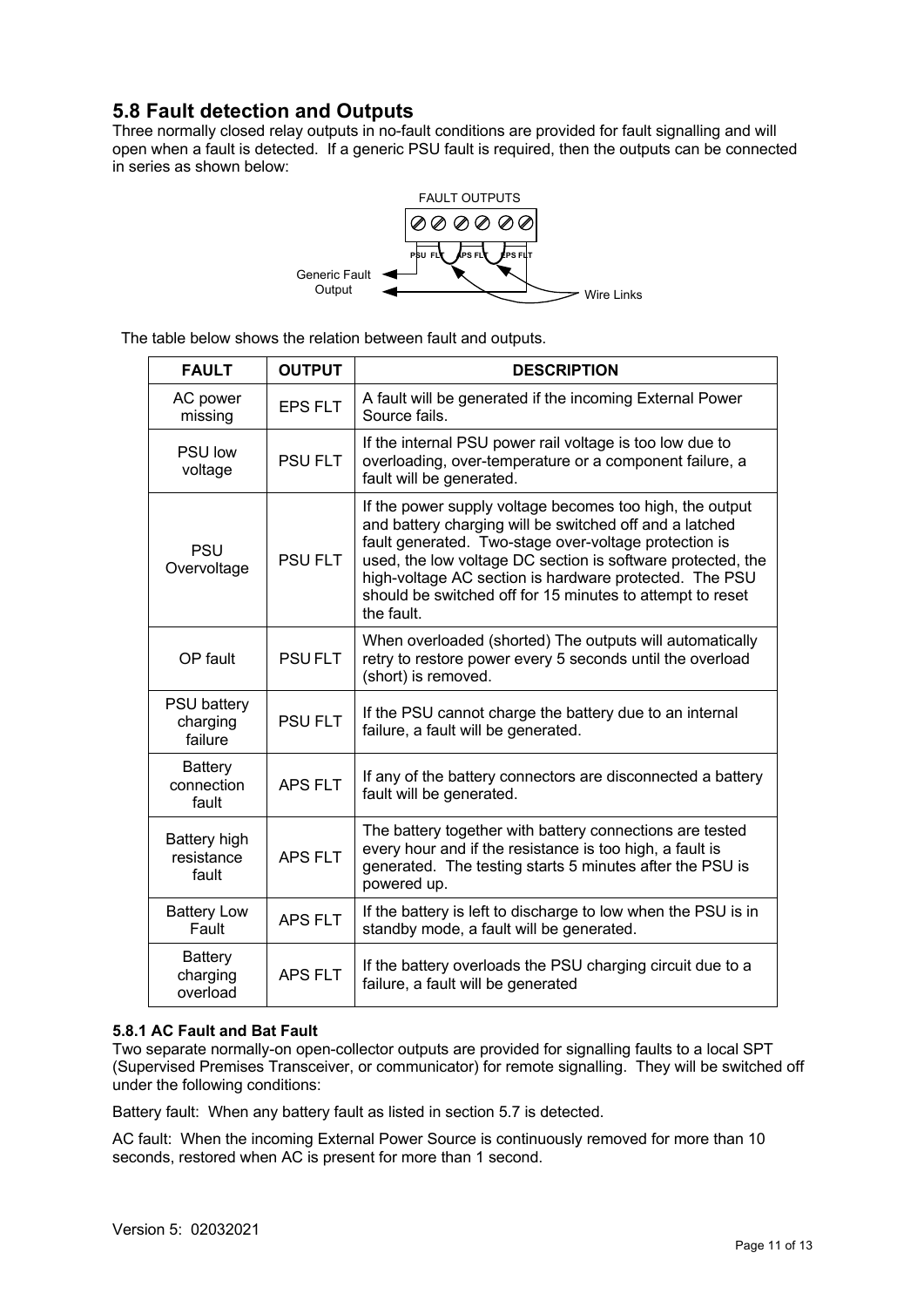#### **5.9 Batteries**

**Warning:** There is a risk of fire and explosion if the wrong battery or battery connection cable is fitted. Care should be taken with polarity when connecting the batteries. Used batteries should be disposed of in accordance to the WEEE directive.

The size of the batteries is dependent on the size of the box, the load current and the amount of standby time required. The "B" box will house a 7Ah battery and the "C" box a 17Ah battery. The battery cables are to be segregated from the incoming AC power supply wiring.

To achieve the requisite 12 hour standby duration for the full 2A output, you will require a minimum of a 24Ah battery or permutations of 7/8 Ah or 17 to achieve the same figure. This may require an additional battery box if you are using the A or B-boxes.

If other box sizes are required, please contact Dycon Power Solutions Ltd.

#### **5.9.1 Battery Protection**

The batteries are reverse connection protected and the battery charging output is protected from short circuits.

The battery output is overload protected by a resettable fuse in addition to an electronic output fuse. If this fuse is tripped, then the battery should be disconnected for 5 minutes to allow the fuse to reset.

When in standby mode the battery is switched off when the battery terminal voltage reaches 10.5V to prevent battery deep discharge damage. This fault is normally reset by restoring the AC power supply.

#### **5.9.2 General Maintenance**

**Warning:** Isolate the AC power supply before removing the power supply lid. Do not touch components or heat sinks as there is risk of electric shock or burn hazard.

The power supply should be regularly inspected by qualified personnel and the following checked:

- 1. No faults are displayed.
- 2. Battery terminals checked for corrosion and the terminals are secure.
- 3. The battery voltage is checked and the battery manufacturer's specifications should be consulted when making battery voltage measurements.
- 4. Battery replacement is recommended after a 5-year service life.
- 5. Check there are no signs of water or moisture ingress and there is no mechanical damage to the enclosure.
- 6. Check for signs of overheating on the power supply board and battery cases.
- 7. Check the voltage output, it should be nominally between 13.6V and 13.9V with the AC power connected.
- 8. The input fuse F1 is replaceable, otherwise there are no user replaceable fuses on the PCB.

#### **6.0 Data Interface**

An integral RJ45 data-port and onboard UART circuitry simplifies data integration with other systems and communication networks. This data can include the operational status of the unit including output voltage and current, battery charge rates/ voltages, battery impedance, and ambient temperature. This information can easily be transmitted to a remote service centre so that prompt intervention can be actioned and, thus, avert potential costly system shutdowns.